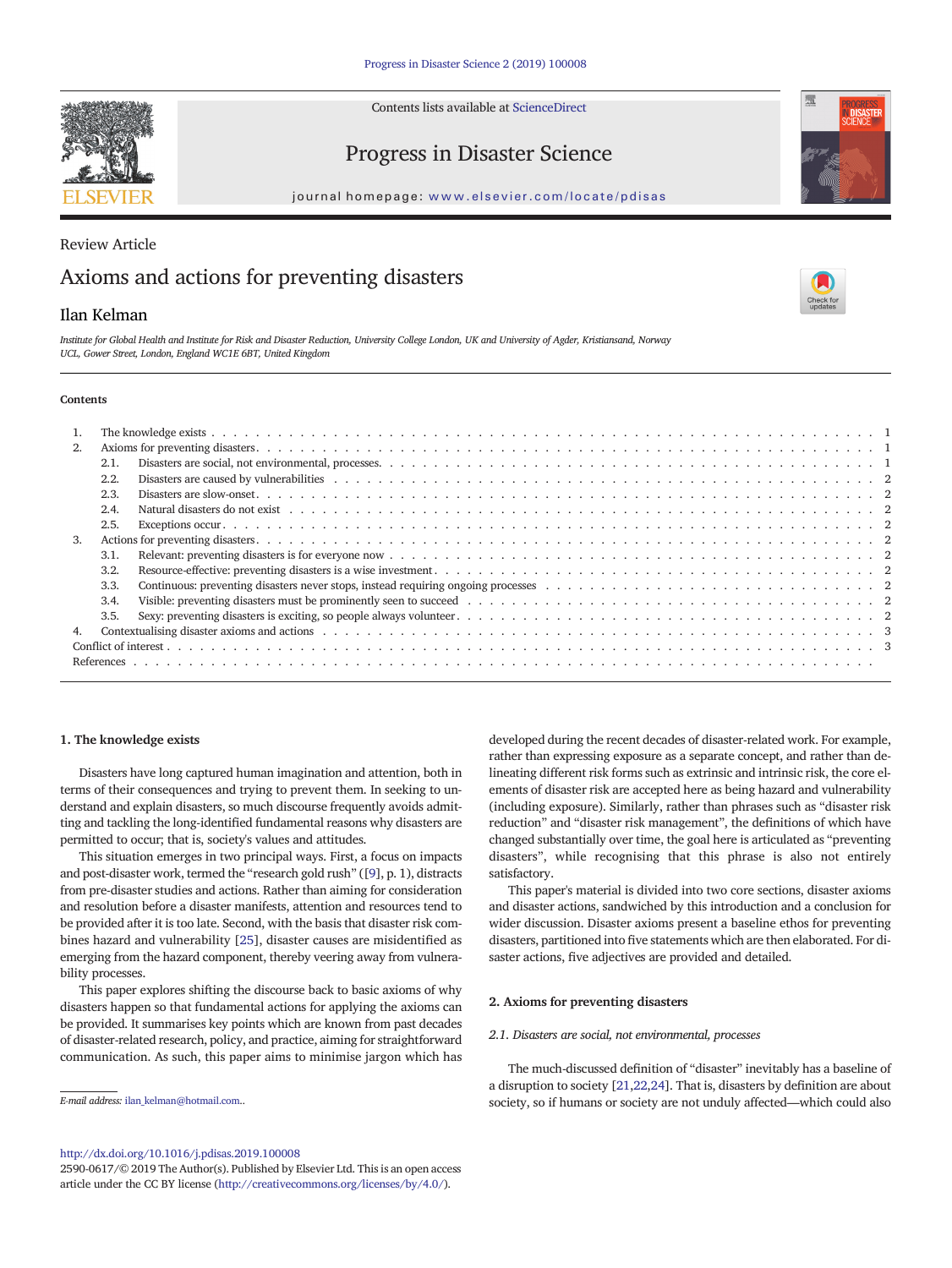<span id="page-1-0"></span>be society valuing the environment—then it is not a disaster. Consequently, disasters are not about the environment, but are about society.

#### 2.2. Disasters are caused by vulnerabilities

Vulnerability dictates how society and elements within society are or could be impacted by hazards. Vulnerabilities are not just about the current state of possible impacts, but are also about the societal (encompassing political, historical, and cultural) processes which led to the current state and the possible futures which could emerge from the current state [\[18](#page-2-0)]. Vulnerabilities are about what humanity does to itself over time and space, most notably what some sectors do to other sectors. A strong correlation between vulnerability parameters and disaster impacts exists, while the correlation between hazard parameters and disaster impacts tends to be much weaker [[12](#page-2-0)].

#### 2.3. Disasters are slow-onset

Hazards or potential hazards might be rapid-onset, such as tsunamis and tornadoes, but vulnerabilities and hence disasters result from society's actions over the long-term [[17\]](#page-2-0). For example, an earthquake occurs quickly with little warning or lead-time, yet it takes a long time for the planning, building codes, construction, inequities, resource distribution, and lack of options to manifest in such a way that buildings collapse and kill people [\[3\]](#page-2-0).

#### 2.4. Natural disasters do not exist

Disasters are caused by vulnerabilities which are entirely societal processes meaning that disasters are not natural. Disasters are caused by society and societal processes, forming and perpetuating vulnerabilities through activities, attitudes, behaviour, decisions, paradigms, and values.

#### 2.5. Exceptions occur

Examples of exceptions for which reducing planetary-wide vulnerabilities for the human race might not be possible are Milankovitch cycles altering climate [\[10](#page-2-0)], basaltic flood eruptions [[14\]](#page-2-0), gamma ray flares [[20\]](#page-2-0), supernovae [\[6\]](#page-2-0), and sudden flips of the Earth's magnetic field [[4](#page-2-0)]. In some cases, moving off-planet would prevent a disaster, although the societal disruption would still be significant. In other cases, a new solar system or an entirely self-contained world would be needed, again causing significant societal disruption. In a few cases, such as gamma ray flares, enough warning to evacuate the planet would not be forthcoming.

#### 3. Actions for preventing disasters

#### 3.1. Relevant: preventing disasters is for everyone now

Preventing disasters should positively and tangibly impact day-to-day living, such as through improved drinking water, shelter, choices, energy, resources, food, education, and livelihoods. Health, safety, and lifestyle choices—for example, crossing the road, wearing seatbelts, house fires, infectious diseases, non-communicable diseases, drunk driving, distracted driving, and smoking—are often made relevant to different audiences in order to encourage behaviour change. Lessons are available for vulnerabilities and disasters. Analysing causes of vulnerabilities, and hence disasters, as part of primary and secondary school curricula—emulating how health, safety, and lifestyle issues are included—would be a step forward.

A deeper question is how much different time scales should be connected. Would tackling assault, smoking, drugs, alcohol, road safety, home safety, violence, and crime assist with generating interest and impetus for tackling wider vulnerabilities (e.g. [[16\]](#page-2-0))? Would mentioning millennium-scale and planetary-wide hazards, including hazard influencers such as contemporary climate change, garner interest for smaller scales or distract from them (e.g., see [\[8](#page-2-0)])?

#### 3.2. Resource-effective: preventing disasters is a wise investment

Preventing disasters saves substantial amounts of resources compared to letting disasters happen, providing paybacks across many time scales [\[23\]](#page-2-0). Nevertheless, for many people, particularly those who subsist or have limited resources (which is almost all of the world's population), an investment with a short payback period of weeks to months is too long. If people are asked to contribute to preventing disasters—such as through resources, time, effort, or attention—they deserve nearly immediate payback and they deserve payback irrespective of hazards or potential hazards manifesting. The payback is through reducing vulnerabilities in order to positively affect everyone's daily life.

Additional aspects to examine:

- (a) Who saves resources and who does not save resources? Answering this question would help to identify (i) inherent inequities and (ii) who might oppose needed actions because they gain, almost inevitably in the short-term only, from others' vulnerabilities and disasters.
- (b) What are the gains and costs, and for whom, across multiple timeframes and spatial scales?
- (c) How much is the inadequate resources for preventing disasters about inadequate resource allocation, rather than lack of resources?

### 3.3. Continuous: preventing disasters never stops, instead requiring ongoing processes

Preventing disasters is not about a single or one-off action. The task cannot be done once and then forgotten nor can it be separated into its own, isolated realm, silo, or deliverable. Preventing disasters means processes covering how people think and behave, such as attitudes, paradigms, values, and cultures [\[15\]](#page-2-0). The past and the possible futures ought to be considered and examined in addition to the present. In line with vulnerability science [[11,12,18,25\]](#page-2-0), questions to be answered include not only "What state are we in?", but also "How did we get here?", "Where are we going?", and "Where should we be going?" Preventing disasters should be part of usual, day-to-day lives as continuous processes.

#### 3.4. Visible: preventing disasters must be prominently seen to succeed

An aircraft landing in a disaster zone, an aid worker wearing their agency's logo, or a celebrity strolling through a humanitarian situation provides a popular news feed [\[5\]](#page-2-0) and generates social media support. Preventing disasters, notably tackling vulnerabilities before a disaster occurs, should be similarly visible. Many examples of successfully and visibly dealing with disasters exist; for instance, the lack of damage to modern infrastructure in the 2001 Seattle earthquake [\[7](#page-2-0)] and Bangladesh's warning and evacuation before cyclones make landfall [[19\]](#page-2-0). Documenting and publicising these successes more systemically and more prominently would help.

One challenge is that dramatic, convincing, and communicable contrasts tend to require a disaster to have happened. An example is two houses experiencing a similar hazard, one of which is wrecked and one of which remains unscathed, as is seen in many wildfires and earthquakes. Using these comparisons assists, although explanations are also required for why the difference is seen, both technically and socially. What were the specific measures implemented for the undamaged house? Why were these measures implemented for the remaining house but not for the ruined house?

#### 3.5. Sexy: preventing disasters is exciting, so people always volunteer

The post-disaster excitement of response, recovery, and reconstruction is prominent. How could preventing disasters be made to be as enriching, fascinating, satisfying, rewarding, and fun? How could everyone be inspired to be involved in preventing disasters, not merely as a duty but also because we all wish these actions to happen and actively seek to